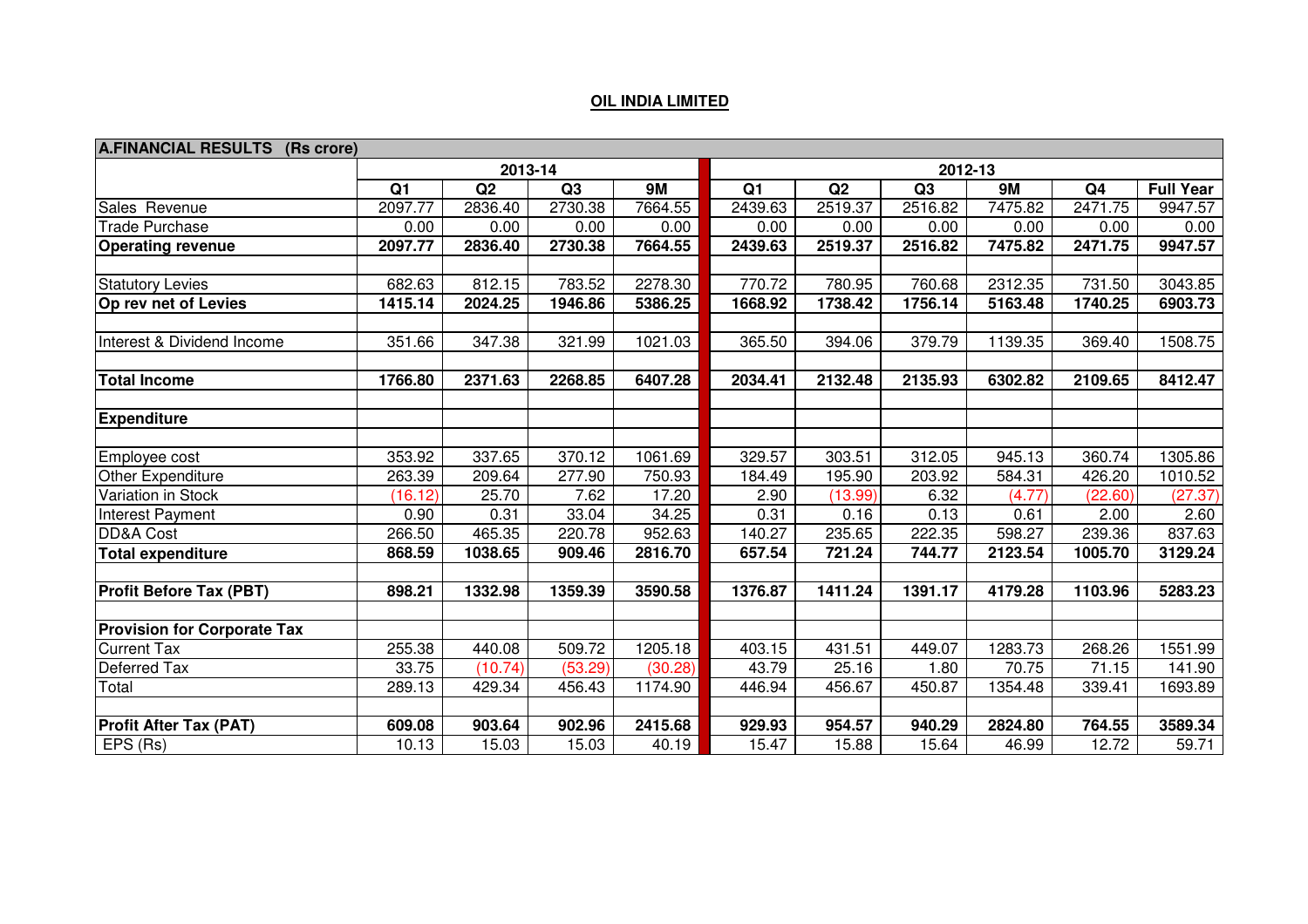| <b>B.PHYSICAL QTY</b> |                |         |        |           |                |        |        |           |                |                  |  |  |
|-----------------------|----------------|---------|--------|-----------|----------------|--------|--------|-----------|----------------|------------------|--|--|
|                       |                | 2013-14 |        |           | 2012-13        |        |        |           |                |                  |  |  |
|                       | Q <sub>1</sub> | Q2      | Q3     | <b>9M</b> | Q <sub>1</sub> | Q2     | Q3     | <b>9M</b> | Q <sub>4</sub> | <b>Full Year</b> |  |  |
| 1. Production         |                |         |        |           |                |        |        |           |                |                  |  |  |
| Crude Oil (MMT)       |                |         |        |           |                |        |        |           |                |                  |  |  |
| - OIL                 | 0.889          | 0.904   | 0.881  | 2.674     | 0.932          | 0.946  | 0.907  | 2.785     | 0.857          | 3.642            |  |  |
| - JV                  | 0.010          | 0.009   | 0.008  | 0.027     | 0.010          | 0.009  | 0.010  | 0.029     | 0.010          | 0.039            |  |  |
| Condensate            | 0.004          | 0.003   | 0.005  | 0.012     | 0.005          | 0.005  | 0.004  | 0.014     | 0.005          | 0.020            |  |  |
| Total (incl. JV)      | 0.903          | 0.916   | 0.894  | 2.713     | 0.946          | 0.960  | 0.921  | 2.828     | 0.872          | 3.701            |  |  |
| Gas (BCM)             |                |         |        |           |                |        |        |           |                |                  |  |  |
| - OIL                 | 0.657          | 0.666   | 0.679  | 2.002     | 0.626          | 0.691  | 0.675  | 1.992     | 0.648          | 2.639            |  |  |
| - JV                  | 0.000          | 0.000   | 0.000  | 0.000     | 0.000          | 0.000  | 0.000  | 0.000     | 0.000          | 0.000            |  |  |
| Total (incl. JV)      | 0.657          | 0.666   | 0.679  | 2.002     | 0.626          | 0.691  | 0.675  | 1.992     | 0.648          | 2.639            |  |  |
|                       |                |         |        |           |                |        |        |           |                |                  |  |  |
| O+OEG (MMT)           | 1.560          | 1.582   | 1.573  | 4.715     | 1.572          | 1.651  | 1.596  | 4.820     | 1.520          | 6.340            |  |  |
|                       |                |         |        |           |                |        |        |           |                |                  |  |  |
| LPG (TMT)             | 10.663         | 11.214  | 12.252 | 34.129    | 9.808          | 11.905 | 12.348 | 34.061    | 11.949         | 46.010           |  |  |
| 2.Sales               |                |         |        |           |                |        |        |           |                |                  |  |  |
| Crude Oil (MMT)       |                |         |        |           |                |        |        |           |                |                  |  |  |
| - OIL                 | 0.851          | 0.914   | 0.882  | 2.647     | 0.920          | 0.929  | 0.910  | 2.760     | 0.864          | 3.624            |  |  |
| - JV                  | 0.010          | 0.009   | 0.009  | 0.028     | 0.010          | 0.009  | 0.010  | 0.029     | 0.010          | 0.039            |  |  |
| Condensate            | 0.004          | 0.003   | 0.005  | 0.012     | 0.005          | 0.005  | 0.004  | 0.014     | 0.006          | 0.020            |  |  |
| Total (incl. JV)      | 0.865          | 0.926   | 0.896  | 2.687     | 0.935          | 0.943  | 0.924  | 2.803     | 0.880          | 3.683            |  |  |
| Gas Sales (BCM)       |                |         |        |           |                |        |        |           |                |                  |  |  |
| - OIL                 | 0.522          | 0.530   | 0.545  | 1.597     | 0.485          | 0.548  | 0.536  | 1.569     | 0.511          | 2.080            |  |  |
| - JV                  | 0.000          | 0.000   | 0.000  | 0.000     | 0.000          | 0.000  | 0.000  | 0.000     | 0.000          | 0.000            |  |  |
| Total (incl. JV)      | 0.522          | 0.530   | 0.545  | 1.597     | 0.485          | 0.548  | 0.536  | 1.569     | 0.511          | 2.080            |  |  |
|                       |                |         |        |           |                |        |        |           |                |                  |  |  |
| LPG (TMT)             | 10.270         | 11.772  | 12.197 | 34.239    | 10.050         | 11.446 | 12.278 | 33.774    | 11.919         | 45.693           |  |  |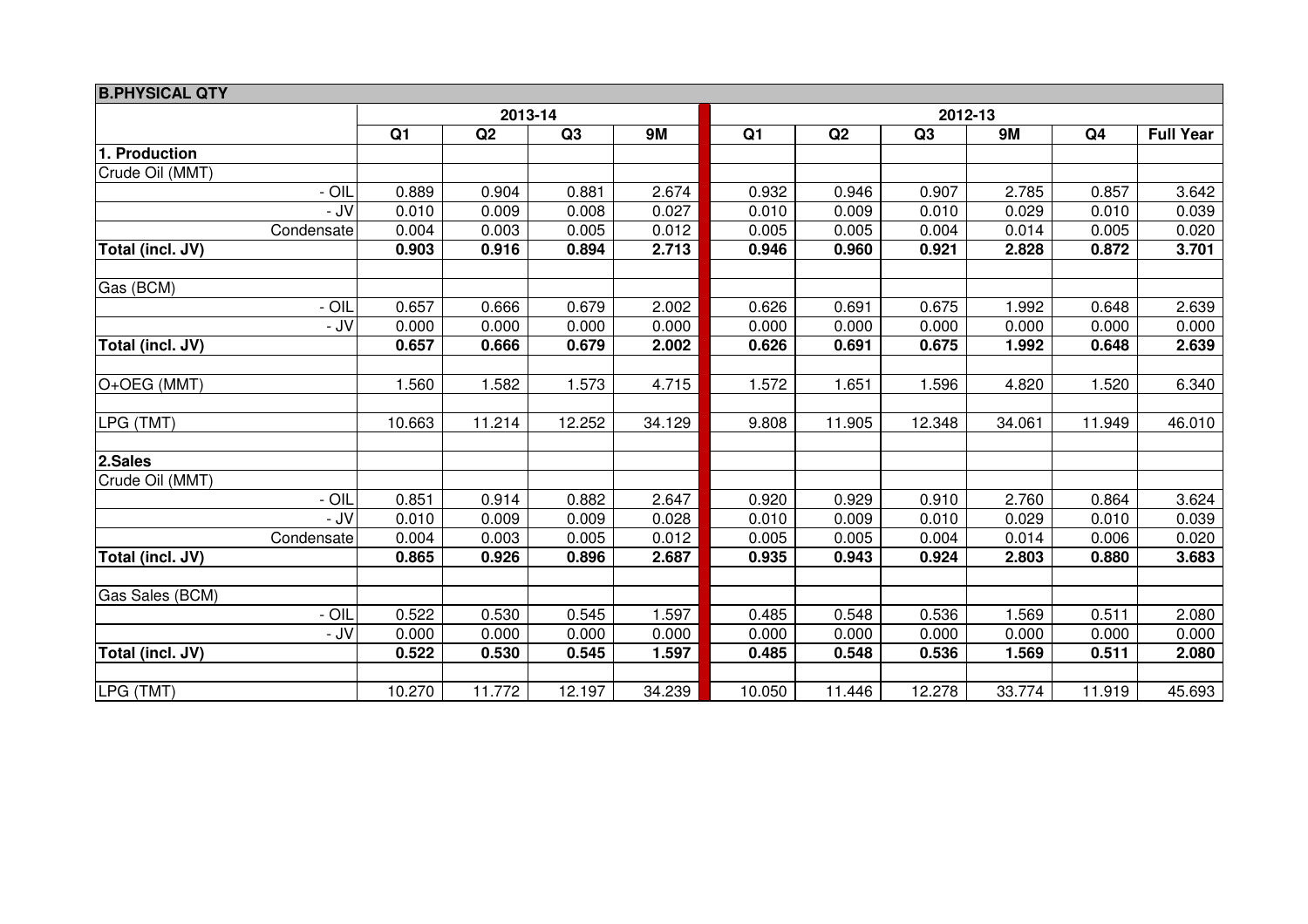| <b>C. FINANCIAL FIGURES (Rs crore)</b> |                |         |         |           |                |         |         |           |                |                  |  |  |
|----------------------------------------|----------------|---------|---------|-----------|----------------|---------|---------|-----------|----------------|------------------|--|--|
|                                        |                |         | 2013-14 |           | 2012-13        |         |         |           |                |                  |  |  |
|                                        | Q <sub>1</sub> | Q2      | Q3      | <b>9M</b> | Q <sub>1</sub> | Q2      | Q3      | <b>9M</b> | Q <sub>4</sub> | <b>Full Year</b> |  |  |
| Crude Oil Sales                        |                |         |         |           |                |         |         |           |                |                  |  |  |
| - Excl JV                              | 1505.70        | 2189.00 | 2071.64 | 5766.34   | 1912.41        | 1916.34 | 1910.45 | 5739.20   | 1902.47        | 7641.67          |  |  |
| -JV                                    | 40.88          | 45.69   | 42.53   | 129.10    | 43.92          | 38.83   | 43.32   | 126.07    | 44.85          | 170.92           |  |  |
| Total (incl. JV)                       | 1546.58        | 2234.69 | 2114.17 | 5895.44   | 1956.33        | 1955.17 | 1953.77 | 5865.27   | 1947.32        | 7812.59          |  |  |
| <b>Gas Sales</b>                       |                |         |         |           |                |         |         |           |                |                  |  |  |
| - Excl JV                              | 295.57         | 339.40  | 349.87  | 984.84    | 257.46         | 304.30  | 296.61  | 858.37    | 292.29         | 1150.66          |  |  |
| -JV                                    | 0.00           | 0.00    | 0.00    | 0.00      | 0.00           | 0.00    | 0.00    | 0.00      | 0.00           | 0.00             |  |  |
| Total (incl. JV)                       | 295.57         | 339.40  | 349.87  | 984.84    | 257.46         | 304.30  | 296.61  | 858.37    | 292.29         | 1150.66          |  |  |
|                                        |                |         |         |           |                |         |         |           |                |                  |  |  |
| <b>LPG</b>                             | 23.76          | 30.31   | 40.15   | 94.22     | 28.84          | 20.76   | 36.43   | 86.03     | 35.17          | 121.20           |  |  |
| Condensate                             | 24.87          | 21.29   | 31.01   | 77.17     | 29.33          | 31.66   | 27.53   | 88.52     | 32.63          | 121.15           |  |  |
| <b>Transportation Income</b>           | 90.10          | 87.97   | 71.78   | 249.85    | 61.37          | 89.83   | 99.26   | 250.46    | 69.17          | 319.63           |  |  |
| Total Excl. JV                         | 38.73          | 139.57  | 142.94  | 421.24    | 119.54         | 142.25  | 163.22  | 425.01    | 136.97         | 561.98           |  |  |
| JV Share                               | 0.00           | 0.00    | 0.00    | 0.00      | 0.00           | 0.00    | 0.00    | 0.00      | 0.00           | 0.00             |  |  |
| Total Incl. JV                         | 138.73         | 139.57  | 142.94  | 421.24    | 119.54         | 142.25  | 163.22  | 425.01    | 136.97         | 561.98           |  |  |
|                                        |                |         |         |           |                |         |         |           |                |                  |  |  |
| <b>Sale Revenue</b>                    | 1980.88        | 2713.66 | 2606.98 | 7301.52   | 2333.33        | 2401.72 | 2413.60 | 7148.65   | 2376.58        | 9525.23          |  |  |
|                                        |                |         |         |           |                |         |         |           |                |                  |  |  |
| Claim towards Natural Gas Subsidy      | 95.11          | 100.89  | 113.01  | 309.01    | 96.07          | 107.95  | 97.97   | 301.99    | 89.56          | 391.55           |  |  |
| Income from Services                   | 21.78          | 21.85   | 10.39   | 54.02     | 10.23          | 9.70    | 5.25    | 25.18     | 5.61           | 30.79            |  |  |
| <b>Other Operating Income</b>          | 116.89         | 122.74  | 123.40  | 363.03    | 106.30         | 117.65  | 103.22  | 327.17    | 95.17          | 422.34           |  |  |
|                                        |                |         |         |           |                |         |         |           |                |                  |  |  |
| <b>Revenue from operations</b>         | 2097.77        | 2836.40 | 2730.38 | 7664.55   | 2439.63        | 2519.37 | 2516.82 | 7475.82   | 2471.75        | 9947.57          |  |  |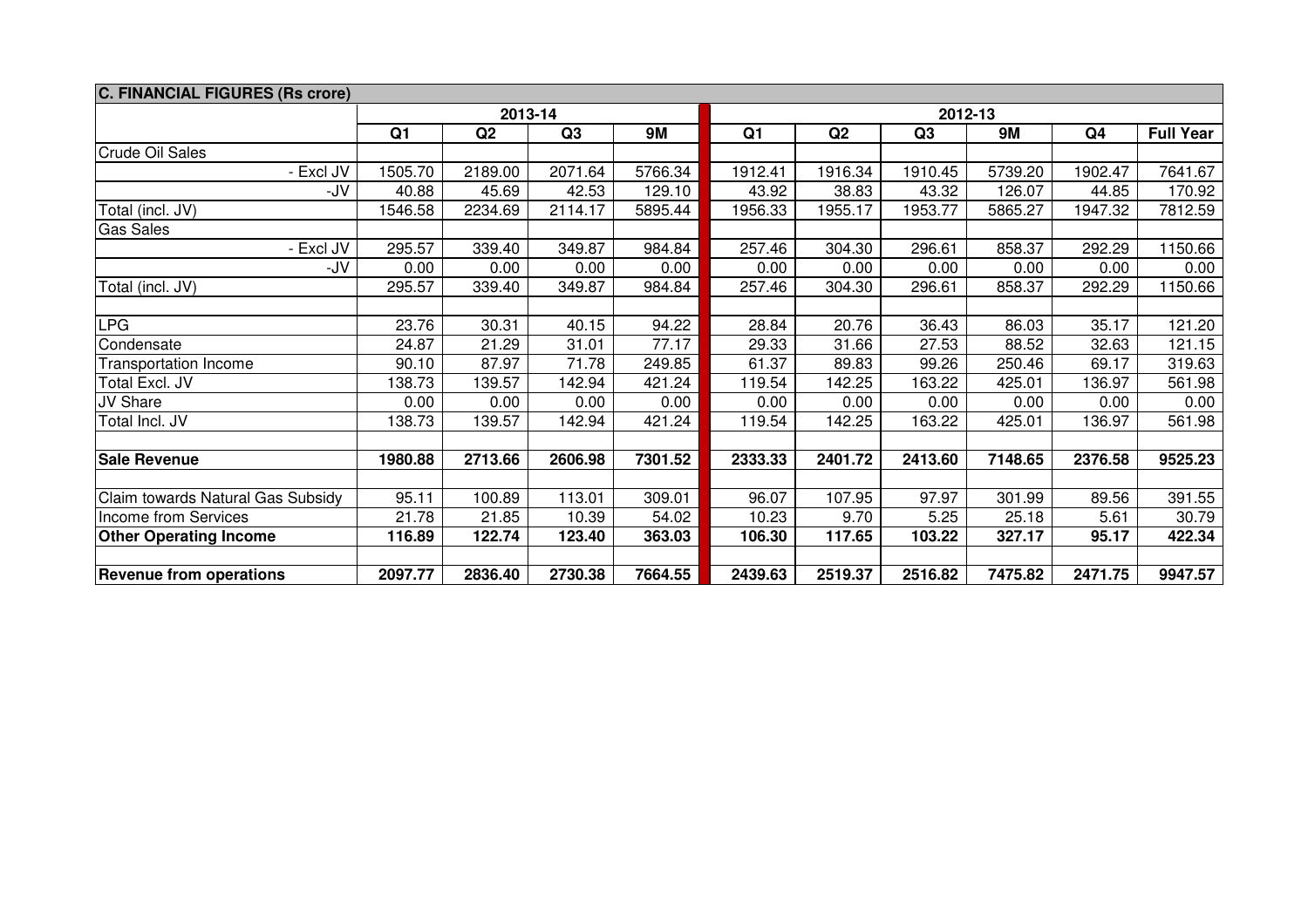| <b>D. CRUDE OIL PRICE &amp; SUBSIDY</b>                        |                |          |          |           |          |          |                |           |                |                  |  |  |
|----------------------------------------------------------------|----------------|----------|----------|-----------|----------|----------|----------------|-----------|----------------|------------------|--|--|
|                                                                |                |          | 2013-14  |           | 2012-13  |          |                |           |                |                  |  |  |
|                                                                | Q <sub>1</sub> | Q2       | Q3       | <b>9M</b> | Q1       | Q2       | Q <sub>3</sub> | <b>9M</b> | Q <sub>4</sub> | <b>Full Year</b> |  |  |
| 1. Crude Oil Price in USD/BBL                                  |                |          |          |           |          |          |                |           |                |                  |  |  |
| (USD/BBL)                                                      |                |          |          |           |          |          |                |           |                |                  |  |  |
| Pre - Discount                                                 | 101.88         | 108.33   | 108.11   | 106.44    | 109.78   | 108.63   | 108.59         | 109.00    | 111.44         | 109.58           |  |  |
| Less: Discount                                                 | 56.00          | 56.00    | 56.00    | 56.00     | 56.00    | 56.00    | 56.00          | 56.00     | 56.00          | 56.00            |  |  |
| Post Discount                                                  | 45.88          | 52.33    | 52.11    | 50.44     | 53.78    | 52.63    | 52.59          | 53.00     | 55.44          | 53.58            |  |  |
|                                                                |                |          |          |           |          |          |                |           |                |                  |  |  |
| Post Discount-(Rs/BBL)                                         | 2566.07        | 3257.54  | 3233.43  | 3030.44   | 2909.50  | 2906.23  | 2847.75        | 2887.97   | 3002.63        | 2915.29          |  |  |
| <b>Exchange Rate</b>                                           | 55.93          | 62.25    | 62.05    | 60.08     | 54.10    | 55.22    | 54.15          | 54.49     | 54.16          | 54.41            |  |  |
|                                                                |                |          |          |           |          |          |                |           |                |                  |  |  |
| 2. Impact of Under Recovery (Rs crore)                         |                |          |          |           |          |          |                |           |                |                  |  |  |
| <b>Subsidy Discount</b>                                        | 1982.06        | 2233.70  | 2173.48  | 6389.24   | 2015.52  | 2078.17  | 1948.76        | 6042.45   | 1849.72        | 7892.17          |  |  |
| <b>Statutory Levies</b>                                        | 325.67         | 366.92   | 356.42   | 1049.01   | 331.00   | 341.37   | 318.63         | 991.00    | 303.35         | 1294.35          |  |  |
| Impact on PBT                                                  | 1656.39        | 1866.78  | 1817.06  | 5340.23   | 1684.52  | 1736.80  | 1630.13        | 5051.45   | 1546.37        | 6597.82          |  |  |
| Impact on PAT                                                  | 1123.03        | 1265.68  | 1204.11  | 3592.82   | 1138.00  | 1174.77  | 1101.51        | 3414.30   | 1067.44        | 4481.74          |  |  |
|                                                                |                |          |          |           |          |          |                |           |                |                  |  |  |
| 3. Upstream Share of Under Recovery (Rs crore)                 |                |          |          |           |          |          |                |           |                |                  |  |  |
| <b>ONGC</b>                                                    | 12621.78       | 13796.04 | 13764.11 | 40181.93  | 12345.79 | 12330.04 | 12432.56       | 37108.39  | 12312.26       | 49420.65         |  |  |
| OIL                                                            | 1982.06        | 2233.70  | 2173.48  | 6389.24   | 2015.52  | 2078.17  | 1948.76        | 6042.45   | 1849.72        | 7892.17          |  |  |
| <b>GAIL</b>                                                    | 700.00         | 700.00   | 0.00     | 1400.00   | 700.00   | 700.00   | 700.00         | 2100.00   | 587.18         | 2687.18          |  |  |
|                                                                |                |          |          |           |          |          |                |           |                |                  |  |  |
| <b>Total</b>                                                   | 15303.84       | 16729.74 | 15937.59 | 47971.17  | 15061.31 | 15108.21 | 15081.32       | 45250.84  | 14749.16       | 60000.00         |  |  |
|                                                                |                |          |          |           |          |          |                |           |                |                  |  |  |
| 4. Distribution of Upstream Share of Under Recovery (Rs crore) |                |          |          |           |          |          |                |           |                |                  |  |  |
| <b>IOCL</b>                                                    | 8151.77        | 8634.14  | 8261.30  | 25047.21  | 8041.06  | 8143.85  | 8142.38        | 24327.29  | 7699.66        | 32026.95         |  |  |
| <b>BPCL</b>                                                    | 3666.36        | 4186.63  | 3971.31  | 11824.30  | 3662.61  | 3617.69  | 3601.83        | 10882.13  | 5989.68        | 16871.81         |  |  |
| <b>HPCL</b>                                                    | 3485.71        | 3908.97  | 3704.98  | 11099.66  | 3357.64  | 3346.67  | 3337.11        | 10041.42  | 1172.64        | 11214.06         |  |  |
|                                                                |                |          |          |           |          |          |                |           |                |                  |  |  |
| <b>Total</b>                                                   | 15303.84       | 16729.74 | 15937.59 | 47971.17  | 15061.31 | 15108.21 | 15081.32       | 45250.84  | 14861.98       | 60112.82         |  |  |
|                                                                |                |          |          |           |          |          |                |           |                |                  |  |  |
| 5. Distribution of OIL's Share of Under Recovery (Rs crore)    |                |          |          |           |          |          |                |           |                |                  |  |  |
| <b>IOCL</b>                                                    | 1037.94        | 1034.95  | 960.74   | 3033.63   | 1417.71  | 962.80   | 900.75         | 3281.26   | 1187.89        | 4469.15          |  |  |
| <b>BPCL</b>                                                    | 944.12         | 1198.75  | 1212.74  | 3355.61   | 597.81   | 1115.37  | 1048.01        | 2761.19   | 661.83         | 3423.02          |  |  |
| <b>HPCL</b>                                                    | 0.00           | 0.00     | 0.00     | 0.00      | 0.00     | 0.00     | 0.00           | 0.00      | 0.00           | 0.00             |  |  |
| <b>Total</b>                                                   | 1982.06        | 2233.70  | 2173.48  | 6389.24   | 2015.52  | 2078.17  | 1948.76        | 6042.45   | 1849.72        | 7892.17          |  |  |